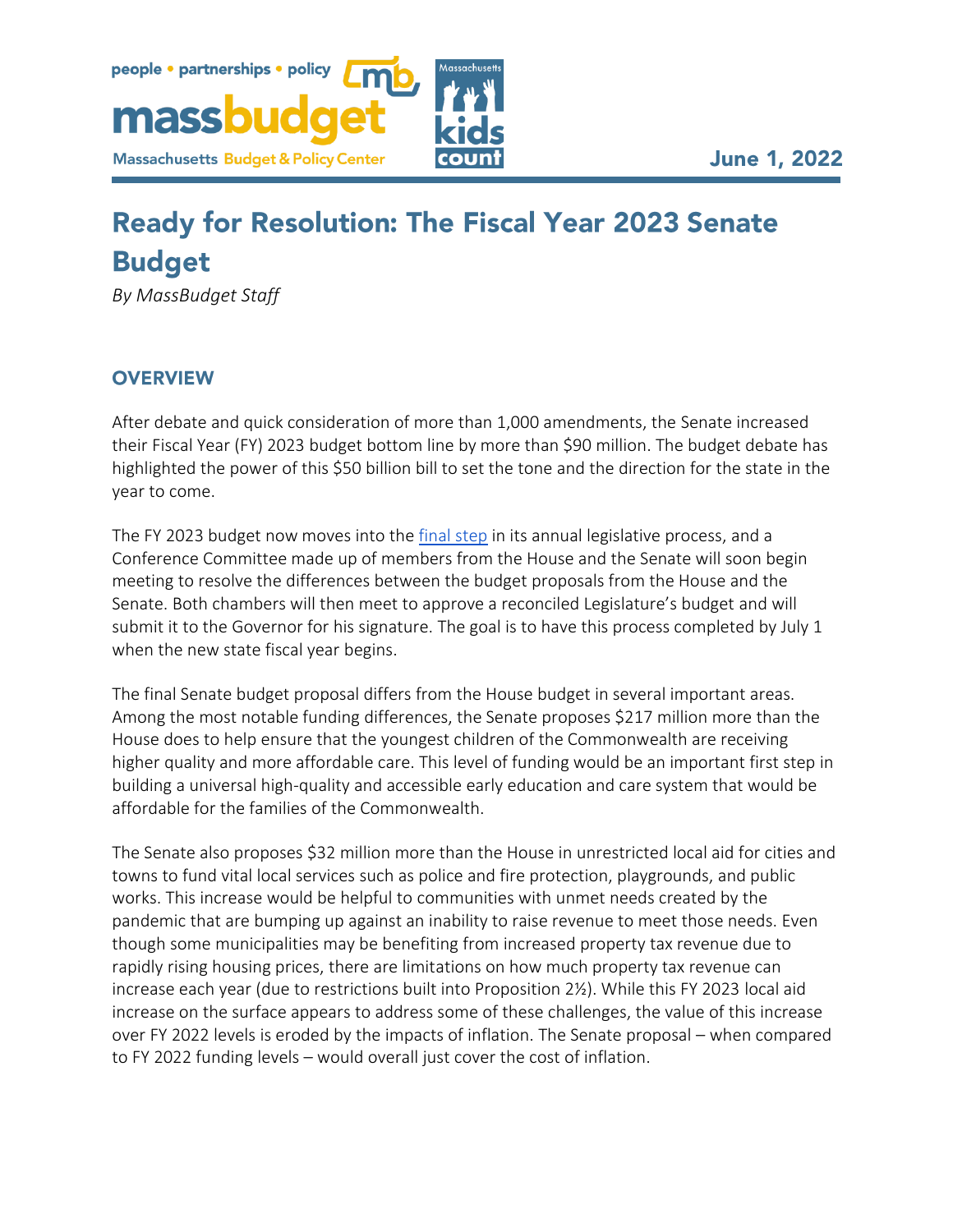

There are some areas where the House funds services at a level notably higher than the Senate. For example, the House budget includes \$110 million to extend universal free school meals for another year (see further discussion below). The House also provides \$62 million more than the Senate for services for persons with disabilities, and \$41 million more for elder services. These are two areas of publicly-funded community-based services that have been devastated by the pandemic and that are struggling with a critical worker shortage.

There are areas where both chambers included new proposals that will not require reconciliation. For example, both the House and the Senate include identical language to expand a common application for public benefits and services. Barring a veto by the Governor, this proposal would significantly improve access to a wide variety of critical services and supports, such as SNAP food assistance, veterans services, cash assistance, housing assistance, subsidized child care, and more.

Both the House and Senate include a provision to provide persons who are incarcerated with access to free phone calls or similar forms of communication. This policy would be an important step for helping preserve connections to family and community for people during incarceration. The language in the two proposals is different, however, and the House provides \$20 million in funding. These differences would need to be resolved in the Conference Committee before the program could become part of the final budget.

Even when the House or Senate have proposed increases in funding, there are programs that are still under-funded relative to the needs of the people in the Commonwealth. There are still significant worker shortages all across the care-providing professions, and inadequate wages paid to many of these state-funded workers, particularly those providing care to young children and persons with disabilities. Moreover, without meaningful increases over FY 2022 levels, inflation erodes the value of funding for many programs and services. Recent data suggest that inflation between FY 2022 and FY 2023 could be more than 4 percent, so any increase in funding below that might not turn out to be a real increase at all.

Below are selected highlights from the budget proposal in revenue, education, housing, MassHealth, and transportation. (Details of the Senate budget proposal funding amounts can be tracked in MassBudget's online [Budget Browser](http://browser.massbudget.org/) and a summary funding chart is included below.)

## **REVENUE**

As was true of the House FY 2023 budget, the Senate budget proposal contains no major tax changes. If the House and Senate move to consider a package of tax cuts later in the session in stand-alone legislation, it will be important to target the benefits toward low- and middleincome households.

One notable tax element included in both the House and Senate budget proposals is an update of the year to which Massachusetts' personal income tax is linked to federal income tax rules. Currently, Massachusetts links to the federal tax code as of 2005. The proposed conformity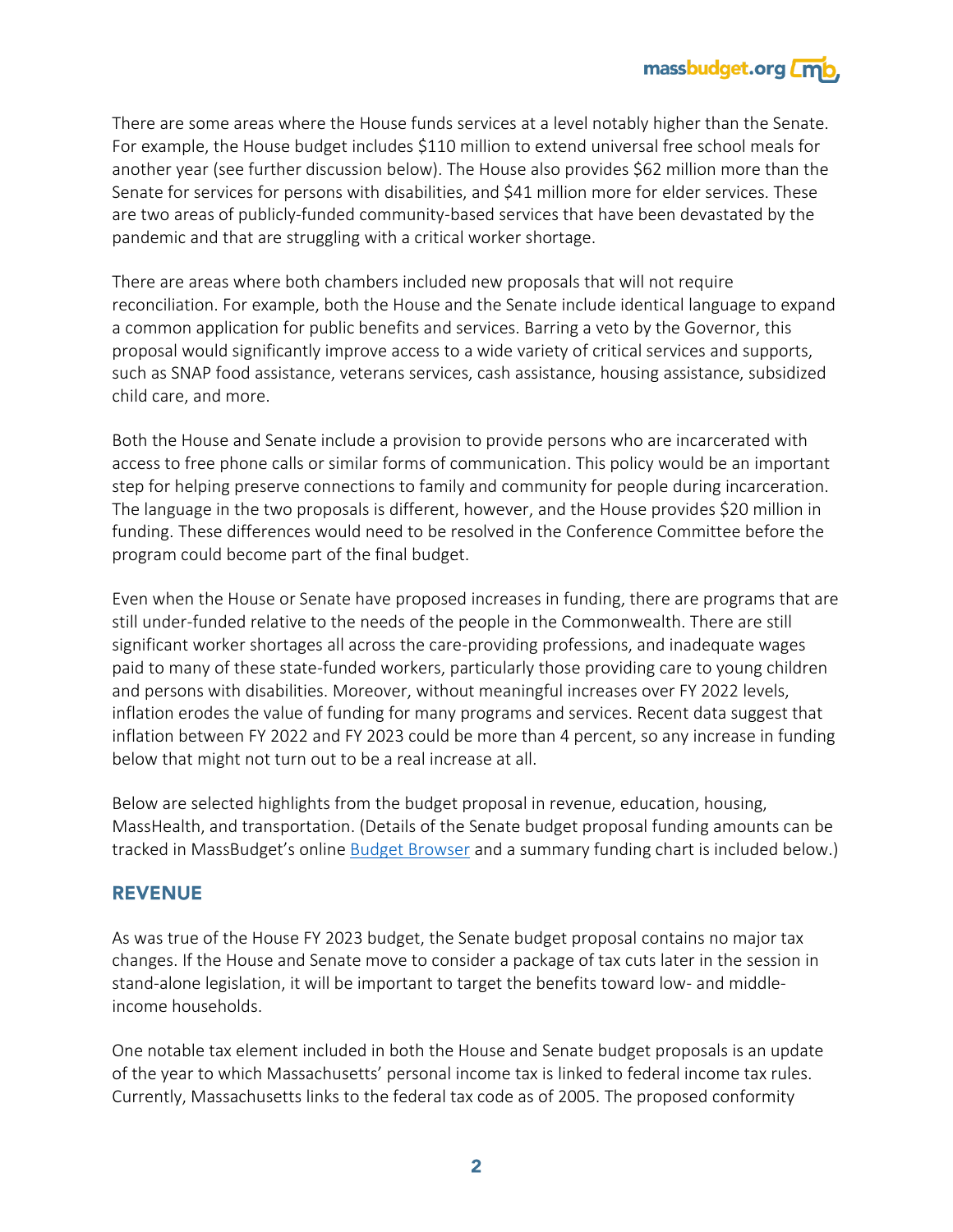

update would link our state code to 2022 federal tax rules. While updating our conformity date to a more current year makes sense in general, it can have substantial impacts in terms of the amount of revenue that will be collected – or not – annually by the Commonwealth. Lawmakers estimate this change would net an additional \$42 million in FY 2023, but some provisions in the federal code (in particular, the opportunity zones tax break) may have large costs that will appear only five or ten years down the road.

Similarly, though the Commonwealth has decoupled from a number of especially costly federal provisions and would remain decoupled from these under the proposed updating, the Massachusetts tax code is linked to other federal tax provisions that result in the loss of hundreds of millions in revenue annually. The current strong interest in updating Massachusetts' conformity with federal tax rules to the current year offers a good opportunity for lawmakers – and the Tax Expenditure Review Commission – to undertake a full review of these linkages, independent of the budget process, before moving ahead.

Finally, higher-than-expected collections during the current fiscal year FY 2022 has led to an official revision to the current year's estimated revenue total. This raises the question about whether policymakers will seek an update to the FY 2023 Consensus Revenue Estimate, and the timing of when that revision would occur.

# **EDUCATION**

## **Early Education and Care**

The early care crisis for young children, their families, and for early education teachers continues to create significant challenges across the Commonwealth. The Senate FY 2023 budget proposal provides \$1.13 billion for early education programs, a significant increase of \$217 million more than the House 2023 budget. Increased investment in early childhood programs would move Massachusetts closer to a stable system of affordable high-quality care across Massachusetts, especially given that nearly one-in-five providers ceased operations during the COVID pandemic.

Not only are the Senate and House funding totals different, there are differences in how funds are distributed among rate increases for all providers or for subsidized care, and more. These structural differences will have to be resolved by the Conference Committee. Even with the increases proposed by the Senate, the added investment would still be somewhat less than the amounts proposed by a recent legislative commission that called for between \$595-\$712 million in immediate added funding for child care.

# K-12 Education

Both the House and Senate budgets contain sufficient funding for K-12 Chapter 70 school aid and grants to fully implement the Student Opportunity Act (SOA), the landmark education funding law passed in 2019. FY 2023 will be the second year of a six-year phase-in of the law, and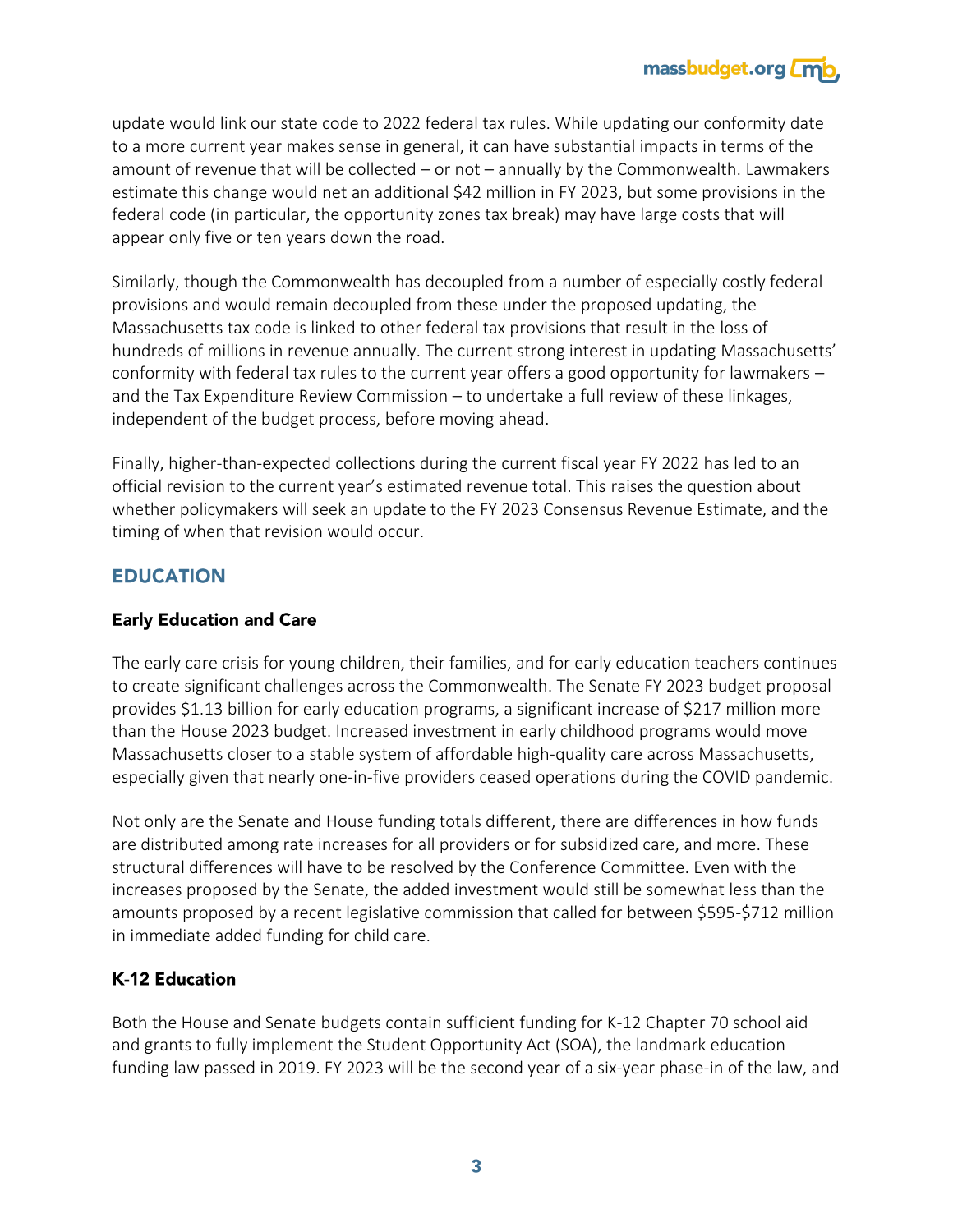

funding covers the planned increases needed for the second year of the SOA, along with funding for key grant programs.

The Senate budget does not include the House proposal to add \$110 million to the budget to support universal free school meals for all students across the state. This highly successful program began during the pandemic supported by federal funding, and will require further investment of state and/or federal funds to continue through FY 2023. Continuing this support for public schools would help ensure that no children in classrooms across our state face the challenges of learning on an empty stomach.

#### **Higher Education**

The Senate FY 2023 budget, like the House version, provides \$1.56 billion to public higher education campuses and programs across the state. It appears this investment would limit, but not totally prevent, tuition hikes at UMass for next year.

Increased state funding for public higher education should also help create an important bridge as the roughly \$1.6 billion in federal COVID relief that has supported higher education campuses and students winds down over the next several years. This is an important first step towards creating a system of affordable, world-class public higher education campuses that would be educating students who could attend without accruing unreasonable levels of college debt.

## **HOUSING**

Both the House and Senate budget proposals make some effort to address the loss of critical emergency rental assistance support with the expiration of the federal Emergency Rental Assistance Program (ERAP). The Senate budget in particular proposes \$23.1 million less in total housing funding than the House. The Senate proposes \$10 million more than the House for Rental Assistance for Families in Transition (RAFT) and \$4.3 million more for the Massachusetts Rental Voucher Program (MRVP). These increases are important, but not enough, particularly as the Senate proposes less in funding for homelessness assistance.

There is an important relationship between funding for rental assistance programs and homelessness. Critical homelessness initiatives such as funding for the Home and Healthy for Good program, HomeBase, and support for shelters for homeless individuals or permanent supportive housing all received less funding in the Senate budget compared to the House proposal. Even with funding amendments for services for veterans and youth experiencing homelessness that were added during Senate floor debate, the budget proposals do not come near to addressing the needs of people who are precariously housed in the Commonwealth.

## **MASSHEALTH**

The final Senate budget proposal includes \$18.56 billion for the MassHealth program, an increase of \$108.3 million compared to the House. As MassHealth is only partially paid for by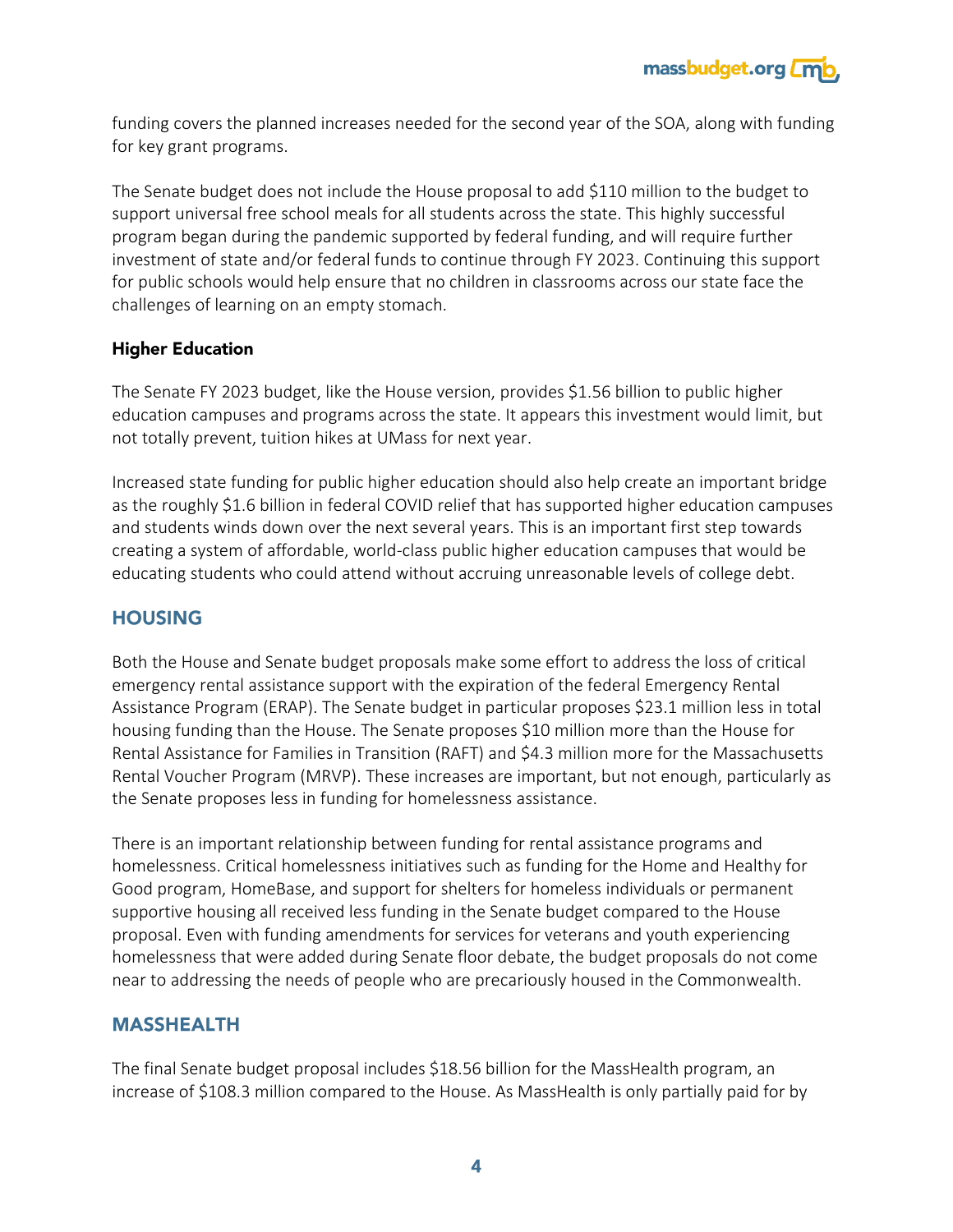

state dollars, the "net" cost to the state of the Senate proposal (that is, the total state MassHealth program budget less federal reimbursement the state receives) is only \$8.8 billion  $$ less than half the total as presented in the Senate budget.

Both the House and Senate budgets assume that the national public health emergency – in place since January 2020 – will end at some point in FY 2023. As of now, the earliest expected end date is mid-August. As long as a state agreed to protect Medicaid recipients from losing coverage during the pandemic based on changes in their income or based on failure to return renewal application forms, the state would receive an additional 6.2 percentage point reimbursement from the federal government for the duration of the emergency. (For a deeper discussion of these details in Massachusetts, see What is the Actual State Cost of MassHealth in State Fiscal [Year 2022.](https://massbudget.org/wp-content/uploads/2021/11/IssueBrief_MassHealth-Cost_SFY2022.pdf))

Over the course of the pandemic, the Administration has counted on as much as \$2.6 billion from this enhanced federal Medicaid reimbursement. At the same time, because of this "continuous coverage" in enrollment, participation in the MassHealth program has grown from about 1.7 million people to close to 2.2 million. With an anticipated end of the public health emergency, both the House and Senate budgets assume that there will be a gradual reduction in MassHealth enrollment over the course of a year that will be closer to pre-pandemic levels, as well as the discontinuation of the enhanced federal reimbursement revenue.

The Senate includes \$35 million more for an increase to nursing home rates compared to the House. The nursing home industry was deeply affected by the pandemic. As has been the case for direct care across the state, maintaining staffing levels adequate to providing appropriate care has been a challenge for these long-term care facilities.

The Senate proposes increasing the eligibility threshold for the Medicare Savings Program from 165% of the federal poverty level to 225%, while the House had proposed increasing the threshold to 250% of the federal poverty level. The Medicare Savings Program helps eligible people pay their Medicare Part B premiums and out-of-pocket costs. This program expansion would save some money for the state's Prescription Advantage program and the Health Safety Net.

Unlike the House, the Senate includes a recommendation to bring in additional revenue from rebates negotiated with manufacturers. This proposal would extend the rebate program to include the purchases of medical devices and additional types of medications.

## **TRANSPORTATION**

Neither the House nor Senate budget recommendations for public transportation would provide state support at levels that keep up with inflation. Transportation has benefited from federal support during the pandemic, yet as in other state budget areas, public transit authorities could encounter a "fiscal cliff" next year as this federal relief phases out and transit authorities spend down federal pandemic funds. In the face of significant inflation such as higher fuel prices and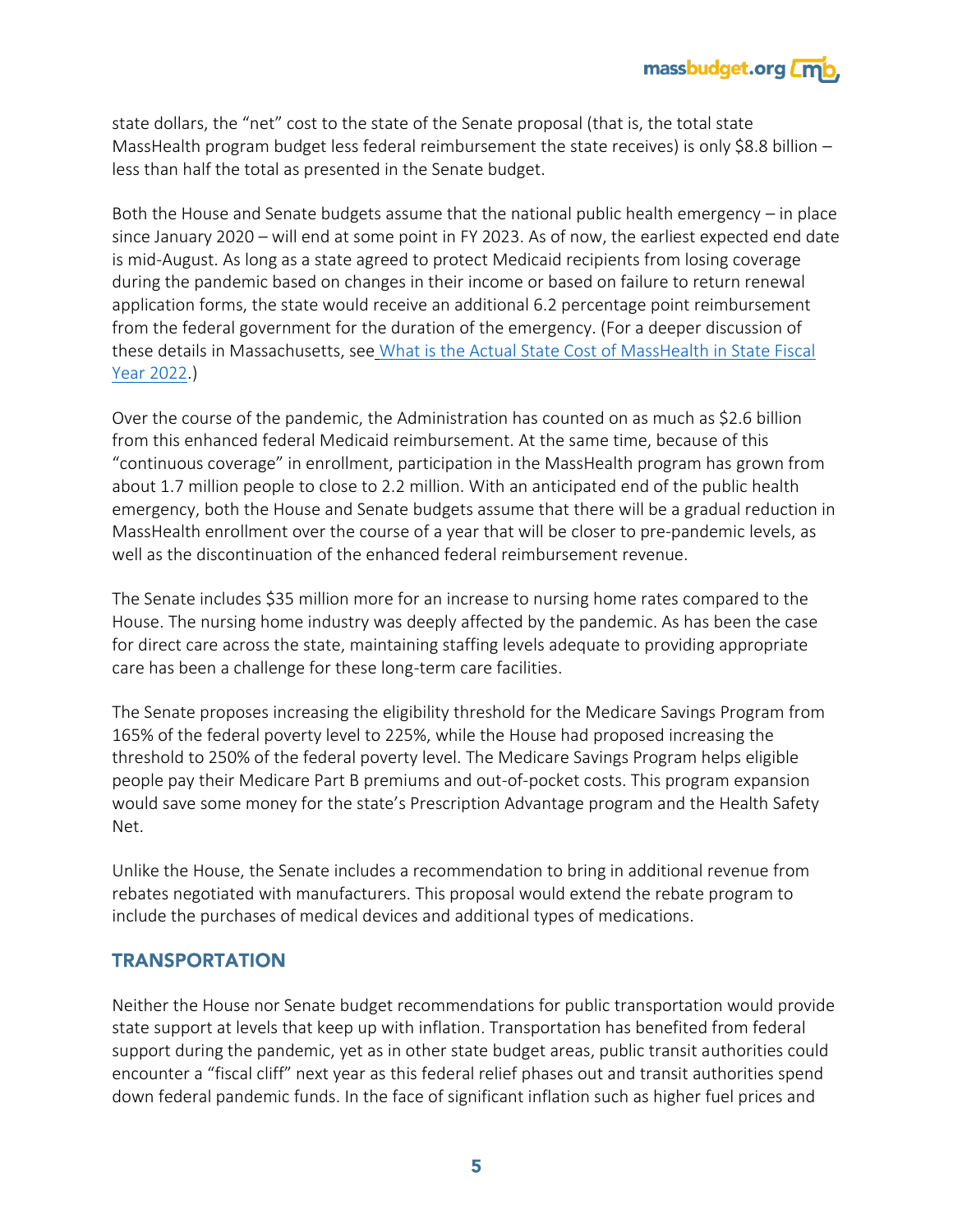

bus driver wages, stagnant state funding sets up transit authorities for budget shortfalls in coming years.

House and Senate proposals would provide the same \$187 million total in operating assistance to the Massachusetts Bay Transportation Authority (MBTA) as in 2016, a 19 percent reduction in state support when adjusted for inflation. The Senate recommends \$96.5 million for the Commonwealth's fifteen regional transit authorities (RTAs), \$2.5 million more than the House. The additional Senate funds would be targeted for grants to RTAs to support discounted fare pilot programs for low-income riders.

Public buses, trains, and ferries will need to play a growing role in coming years in order for Massachusetts to meet commitments to reduce global warming emissions. Transportation is the largest source of greenhouse emissions in Massachusetts, and public transit provides a key role in enabling people to drive less. Increased transit ridership can also play an important role in revitalizing downtowns in the wake of COVID-19.

| <b>BUDGET BY CATEGORY AND</b><br><b>SUBCATEGORY</b><br>(\$ millions) | <b>FY 2022</b><br><b>Current</b> | <b>FY 2023</b><br>Governor | <b>FY 2023</b><br><b>House</b> | <b>FY 2023</b><br><b>Senate</b> |
|----------------------------------------------------------------------|----------------------------------|----------------------------|--------------------------------|---------------------------------|
| Education                                                            | 9,993.7                          | 10,416.5                   | 10,828.3                       | 10,919.0                        |
| Early Education & Care                                               | 951.7                            | 820.3                      | 912.2                          | 1,129.2                         |
| <b>Higher Education</b>                                              | 1,397.2                          | 1,454.8                    | 1,559.6                        | 1,562.0                         |
| K-12: Chapter 70 Aid                                                 | 5,543.3                          | 5,988.5                    | 5,998.2                        | 5,998.2                         |
| K-12: Non-Chapter 70 Aid                                             | 1,087.2                          | 987.8                      | 1,193.3                        | 1,064.5                         |
| K-12: School Building                                                | 1,014.3                          | 1,165.1                    | 1,165.1                        | 1,165.1                         |
| <b>Environment &amp; Recreation</b>                                  | 294.5                            | 275.6                      | 288.6                          | 302.9                           |
| Environment                                                          | 139.2                            | 126.9                      | 128.6                          | 135.6                           |
| Fish & Game                                                          | 35.7                             | 35.7                       | 37.1                           | 37.6                            |
| Parks & Recreation                                                   | 119.6                            | 113.1                      | 122.9                          | 129.7                           |
| Health                                                               | 24,206.9                         | 22,687.3                   | 23,429.7                       | 23,528.1                        |
| MassHealth (Medicaid) & Health Reform                                | 20,475.2                         | 19,012.5                   | 19,659.0                       | 19,749.7                        |
| Mental Health                                                        | 987.8                            | 986.0                      | 1,013.2                        | 1,014.1                         |
| Public Health                                                        | 898.4                            | 833.0                      | 901.7                          | 908.5                           |
| State Employee Health Insurance                                      | 1,845.4                          | 1,855.8                    | 1,855.8                        | 1,855.8                         |
| <b>Human Services</b>                                                | 6,660.5                          | 5,768.6                    | 5,968.5                        | 5,886.5                         |

# **FUNDING BY BUDGET CATEGORY AND SUBCATEGORY**